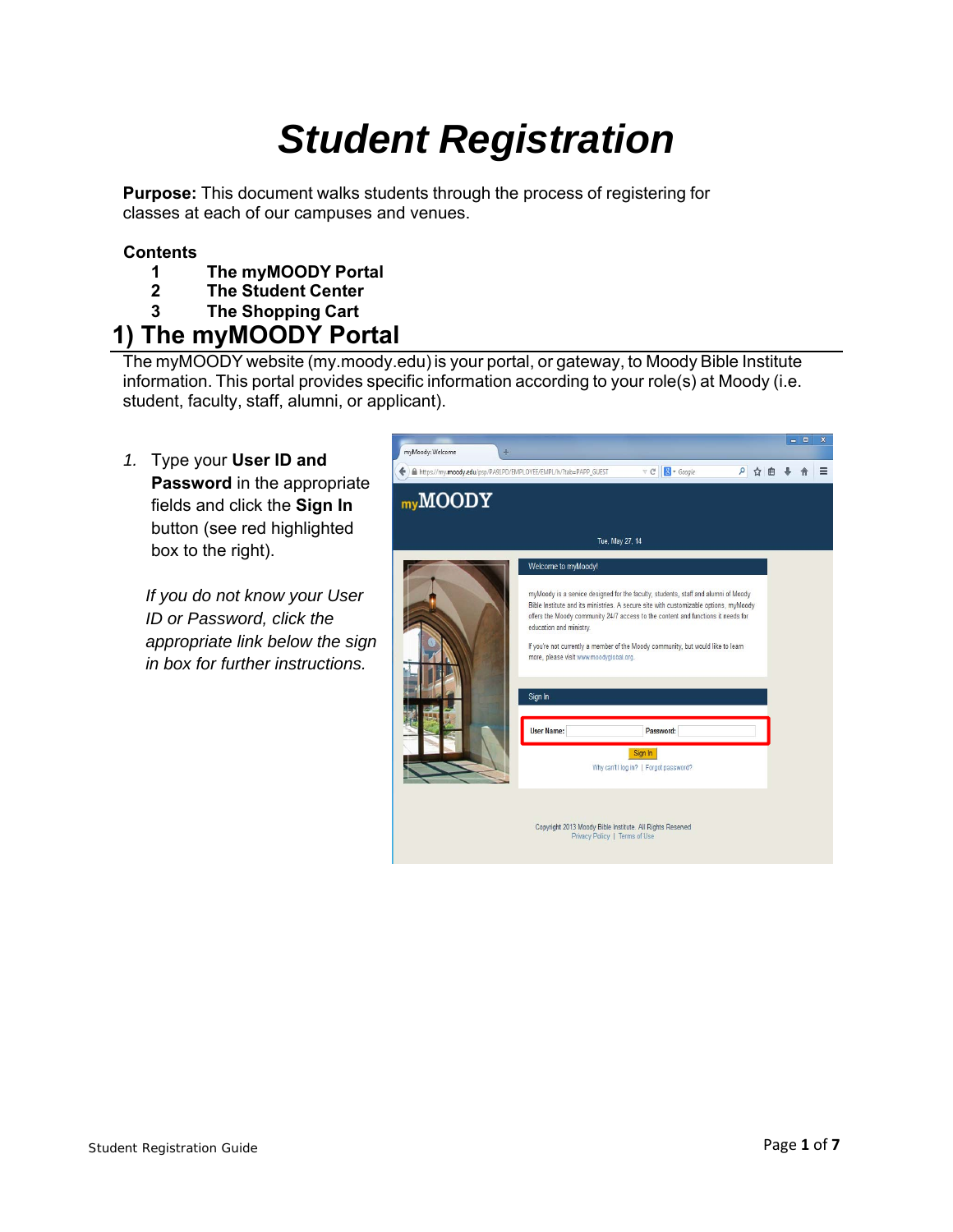- 2. After Logging in to the portal, click the **Students** tab. This page provides content specifically relevant to students.
- *3.* To begin the actual registration process, click on the **Student Center** (see red highlighted box to the right).



## **2) The Student Center**

Within the Student Center, you can manage your school-related activities such as **Academics, Finances, Personal Information** and **Admissions**.

- *1.* Prior to Registration, verify that no holds exist on your account. If holds are listed, you will not be able to sign up for any classes.
- *2.* Check the **Enrollment Dates** to find your assigned preregistration time or to verify that registration is open for a specific semester.
- *3.* David does not have any holds, so he can proceed to enrollment by clicking the **Enroll** link.

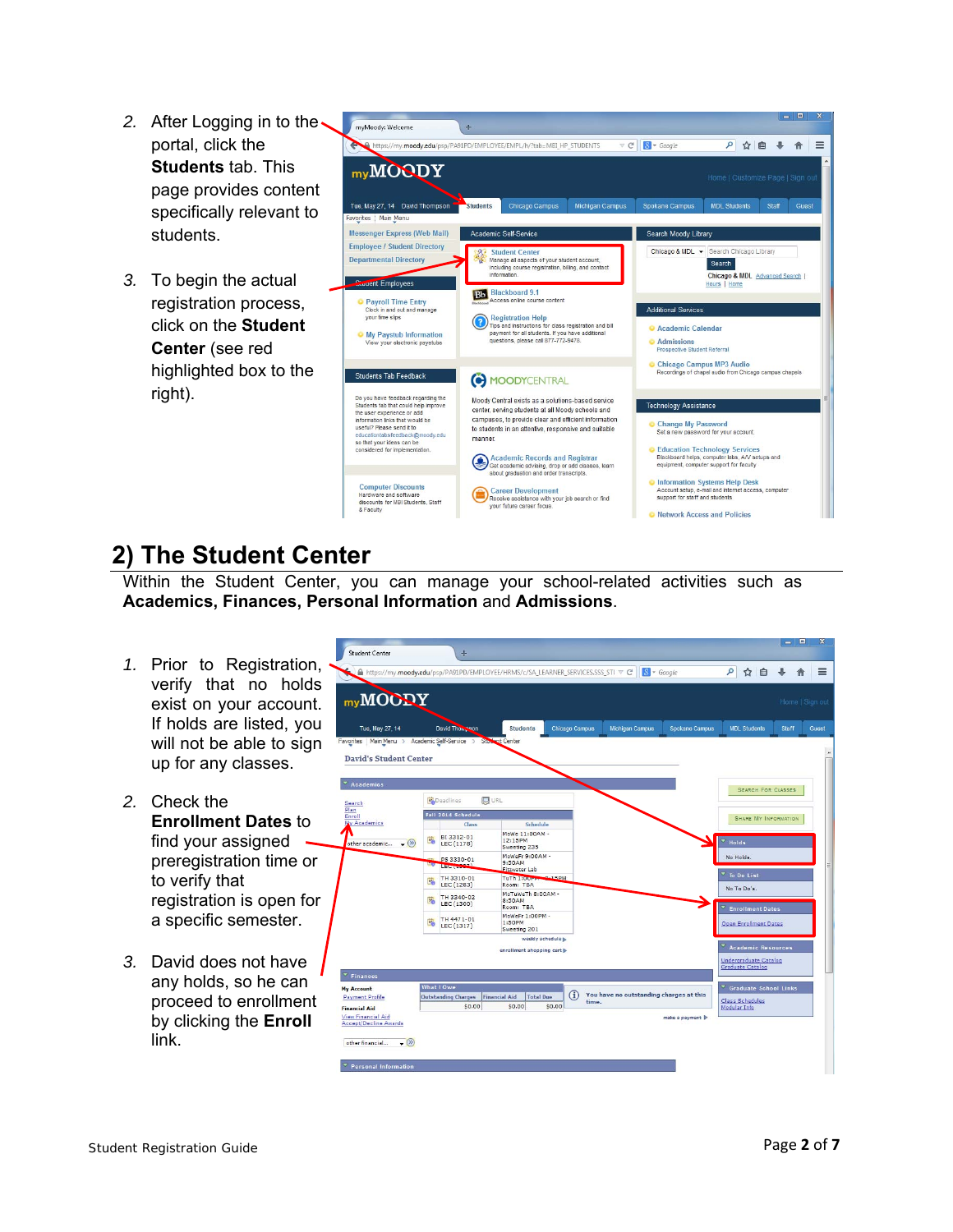- *4.* On the next screen, select the term for which you want to enroll. (New students in their first semester may not need to select a term).
- *5.* Click the **CONTINUE**  button

|           | myMOODY                                                  |                                                                  |                       |       |                       |                        |
|-----------|----------------------------------------------------------|------------------------------------------------------------------|-----------------------|-------|-----------------------|------------------------|
|           | Tue, May 27, 14                                          | David Thompson                                                   | <b>Students</b>       |       | <b>Chicago Campus</b> | <b>Michigan Campus</b> |
| Favorites | Main Menu ><br><b>David Thompson</b>                     | Academic Self-Service > Student Center > Enrollment: Add Classes |                       | go to |                       | $ (8)$                 |
|           | Search<br>w class schedule<br><b>Add Classes</b>         | Plan<br>add<br>drop                                              | Enroll<br>swap        | edit  | <b>My Academics</b>   | term information       |
|           | <b>Select Term</b><br>Select a term then click Continue. |                                                                  |                       |       | п                     |                        |
|           | Term                                                     | Career                                                           | <b>Institution</b>    |       |                       |                        |
|           | Spring 2014                                              | Undergraduate                                                    | Moody Bible Institute |       |                       |                        |
|           |                                                          | Undergraduate                                                    | Moody Bible Institute |       |                       |                        |
|           | Summer 2014                                              |                                                                  |                       |       |                       |                        |
|           | Fall 2014                                                | Undergraduate                                                    | Moody Bible Institute |       |                       |                        |

## **3) The Shopping Cart**

The shopping cart allows you to build a list of classes you would like to take. When your shopping cart is ready, you can register for the classes all at once. The shopping cart is saved automatically, so you can log out and resume the registration process at a later time. *The shopping cart is available at any time, so you can start building a tentative schedule before registration actually opens* 

1. To add a class to your shopping cart, click the **search** button.

| Search                               | Plan                                                                                                                                                | Enroll                                  | <b>My Academics</b>      |
|--------------------------------------|-----------------------------------------------------------------------------------------------------------------------------------------------------|-----------------------------------------|--------------------------|
| my class schedule                    | drop<br>add                                                                                                                                         | swap                                    | term information<br>edit |
| <b>Add Classes</b>                   |                                                                                                                                                     |                                         |                          |
| 1. Select classes to add             |                                                                                                                                                     |                                         |                          |
|                                      | To select classes for another term, select the term and click Change. When you<br>are satisfied with your class selections, proceed to step 2 of 3. |                                         |                          |
|                                      |                                                                                                                                                     |                                         |                          |
|                                      | Fall 2014   Undergraduate   Moody Bible Institute   change term                                                                                     |                                         |                          |
|                                      |                                                                                                                                                     |                                         |                          |
|                                      |                                                                                                                                                     | <b>□</b> Closed<br>Open                 | <b>A</b> Wait List       |
| <b>Find Classes</b>                  | Fall 2014 Shopping Cart                                                                                                                             |                                         |                          |
| Class Search                         |                                                                                                                                                     | Your enrollment shopping cart is empty. |                          |
| My Requirements<br>My Planner        |                                                                                                                                                     |                                         |                          |
|                                      |                                                                                                                                                     |                                         |                          |
| search                               |                                                                                                                                                     |                                         |                          |
|                                      |                                                                                                                                                     |                                         |                          |
|                                      |                                                                                                                                                     |                                         |                          |
|                                      |                                                                                                                                                     |                                         |                          |
| $\nabla$ My Fall 2014 Class Schedule |                                                                                                                                                     |                                         |                          |
|                                      |                                                                                                                                                     |                                         |                          |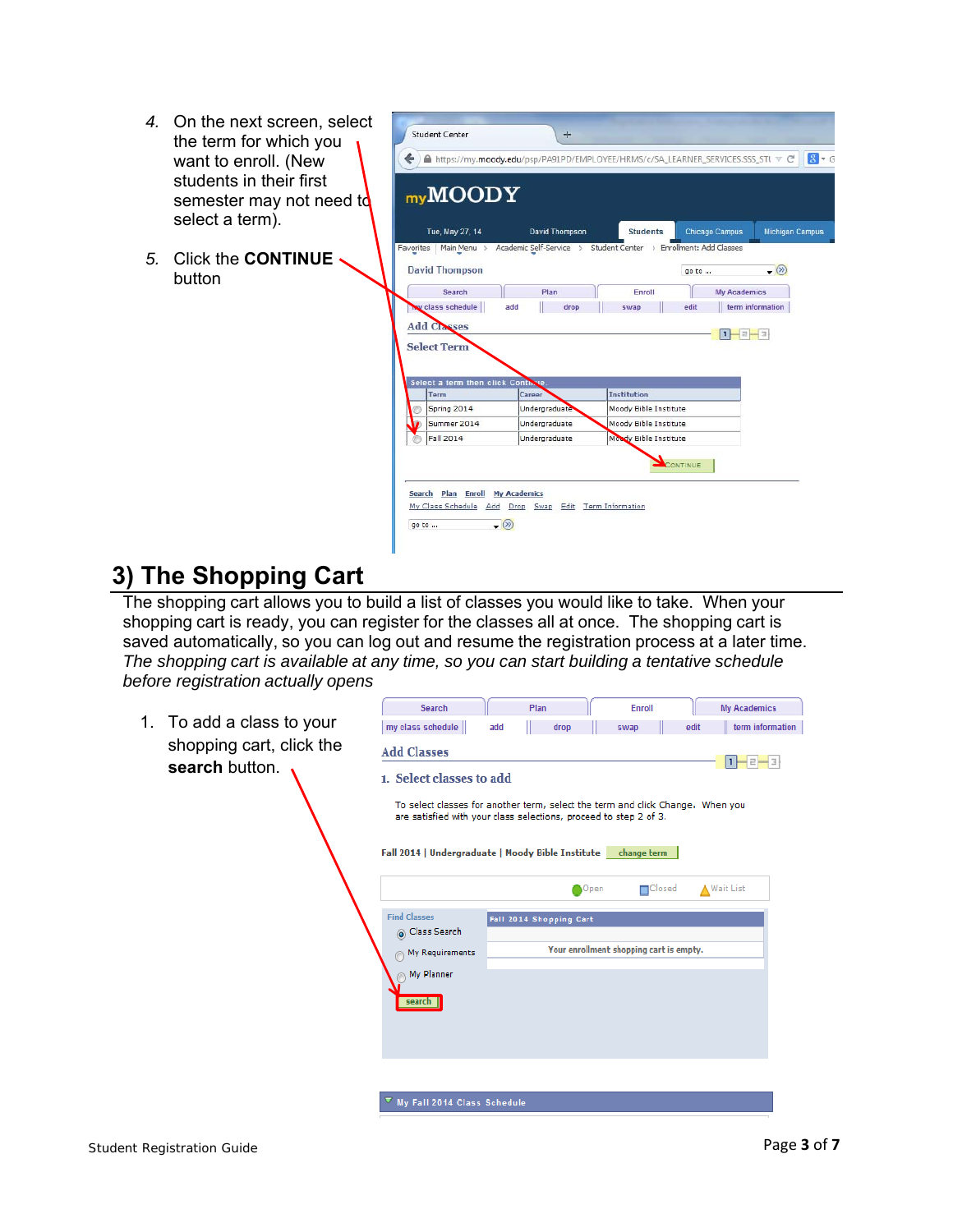- 2. On the search screen, provide details about the type of class you would like to add. *Pay special attention to select the correct campus!*
	- i. **Chicago, IL Campus** is for Chicago campus classes
	- ii. **Spokane, WA Campus** is for Spokane campus classes
	- iii. **Plymouth, MI Campus** is for Plymouth campus classes
	- iv. **Online** is for Online classes
	- v. **Online Self-Paced** is for online self-paced classes
	- vi. **Independent Studies** is for independent studies print classes

| Search                            | Plan                                                                | Enroll                   |               | <b>My Academics</b> |
|-----------------------------------|---------------------------------------------------------------------|--------------------------|---------------|---------------------|
| my class schedule                 | add<br>drop                                                         | swap                     | edit          | term information    |
| <b>Add Classes</b>                |                                                                     |                          |               |                     |
| <b>Enter Search Criteria</b>      |                                                                     |                          |               |                     |
| <b>Search for Classes</b>         |                                                                     |                          |               |                     |
| Moody Bible Institute   Fall 2014 |                                                                     |                          |               |                     |
| results.<br>Class Search          | Select at least 2 search criteria. Click Search to view your search |                          |               |                     |
| <b>Campus</b>                     |                                                                     | $\overline{\phantom{0}}$ |               |                     |
| <b>Course Keyword</b>             |                                                                     |                          |               |                     |
| <b>Course Subject</b>             |                                                                     | ▾                        |               |                     |
| <b>Course Number</b>              | is exactly                                                          | -                        |               |                     |
| <b>Class Nbr</b>                  | $\left( 2\right)$                                                   |                          |               |                     |
| <b>Course Career</b>              |                                                                     |                          |               |                     |
|                                   | <b>Show Open Classes Only</b>                                       |                          |               |                     |
| Additional Search Criteria        |                                                                     |                          |               |                     |
| <b>Return to Add Classes</b>      |                                                                     | <b>CLEAR</b>             | <b>SEARCH</b> |                     |
|                                   |                                                                     |                          |               |                     |

b. **Course Career:** Specify Undergraduate or Graduate

**Class Search Filters:** Use the following filters to help you find the class you're looking for.

| <b>Course Keyword: best if used with</b>                                            | results.                                                                            | Select at least 2 search criteria. Click Search to view your search |       |               |
|-------------------------------------------------------------------------------------|-------------------------------------------------------------------------------------|---------------------------------------------------------------------|-------|---------------|
| single keywords, eg: Principles when<br>looking for Principles of Lifetime Fitness  | $\nabla$ Class Search<br><b>Campus</b>                                              |                                                                     | ▼     |               |
| <b>Course Subject: Choose the specific</b><br>subject area of your class.           | <b>Course Keyword</b><br>Course Subject<br><b>Course Number</b><br><b>Class Nbr</b> | is exactly                                                          | (2)   |               |
| <b>Course Number:</b> four digit number<br>assigned to each class; eg: 1110 for the | <b>Course Caree</b>                                                                 | Show Open Classes Only                                              |       |               |
| <b>Church and its Doctrines</b>                                                     | <b>Additional Search Criteria</b>                                                   |                                                                     |       |               |
| 3. Once your criteria are set, click<br>the <b>SEARCH</b> button.                   | <b>Return to Add Classes</b>                                                        |                                                                     | CLEAR | <b>SEARCH</b> |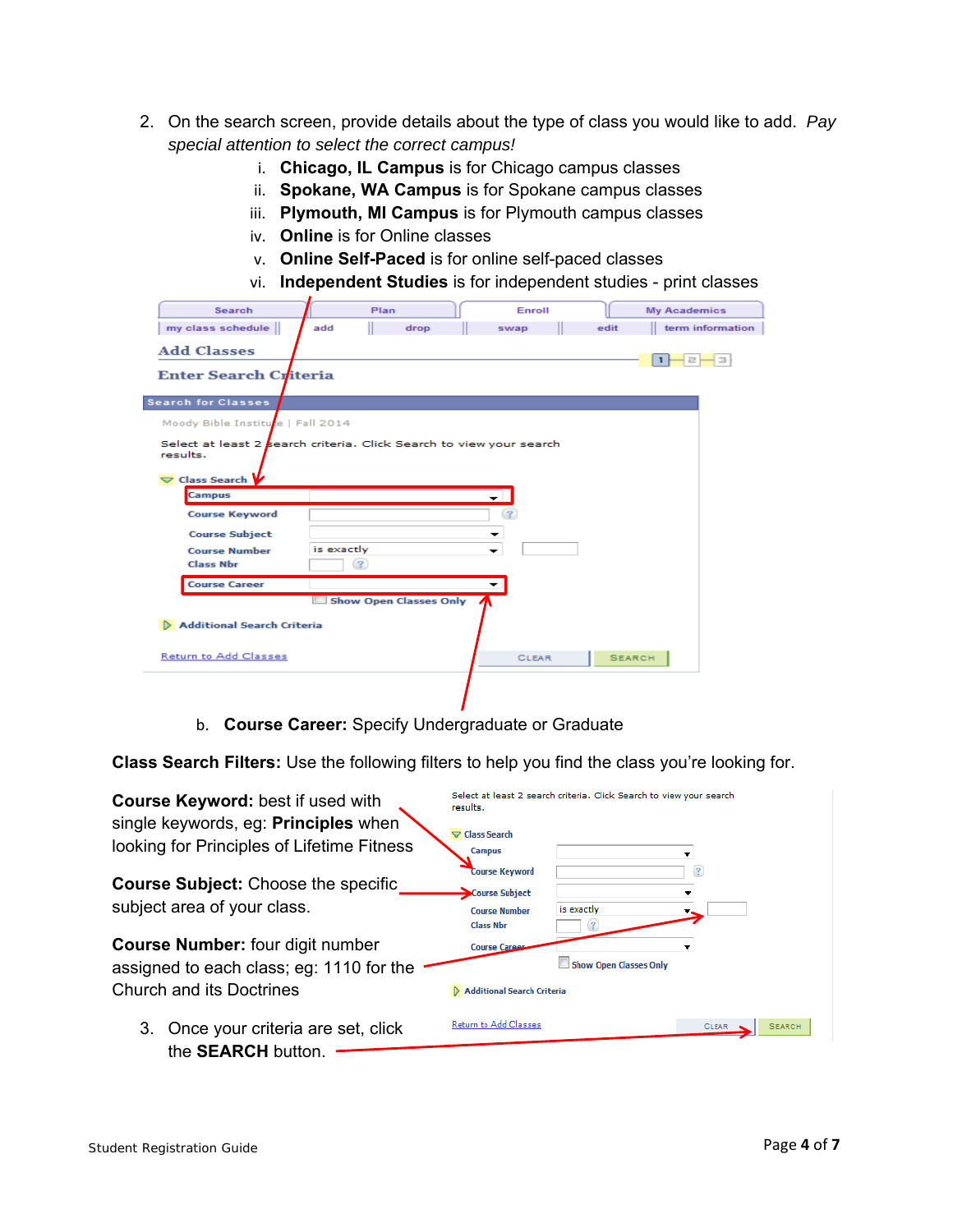4. Scroll through the search results to find the specific class you would like to add, then click the **select class** button.

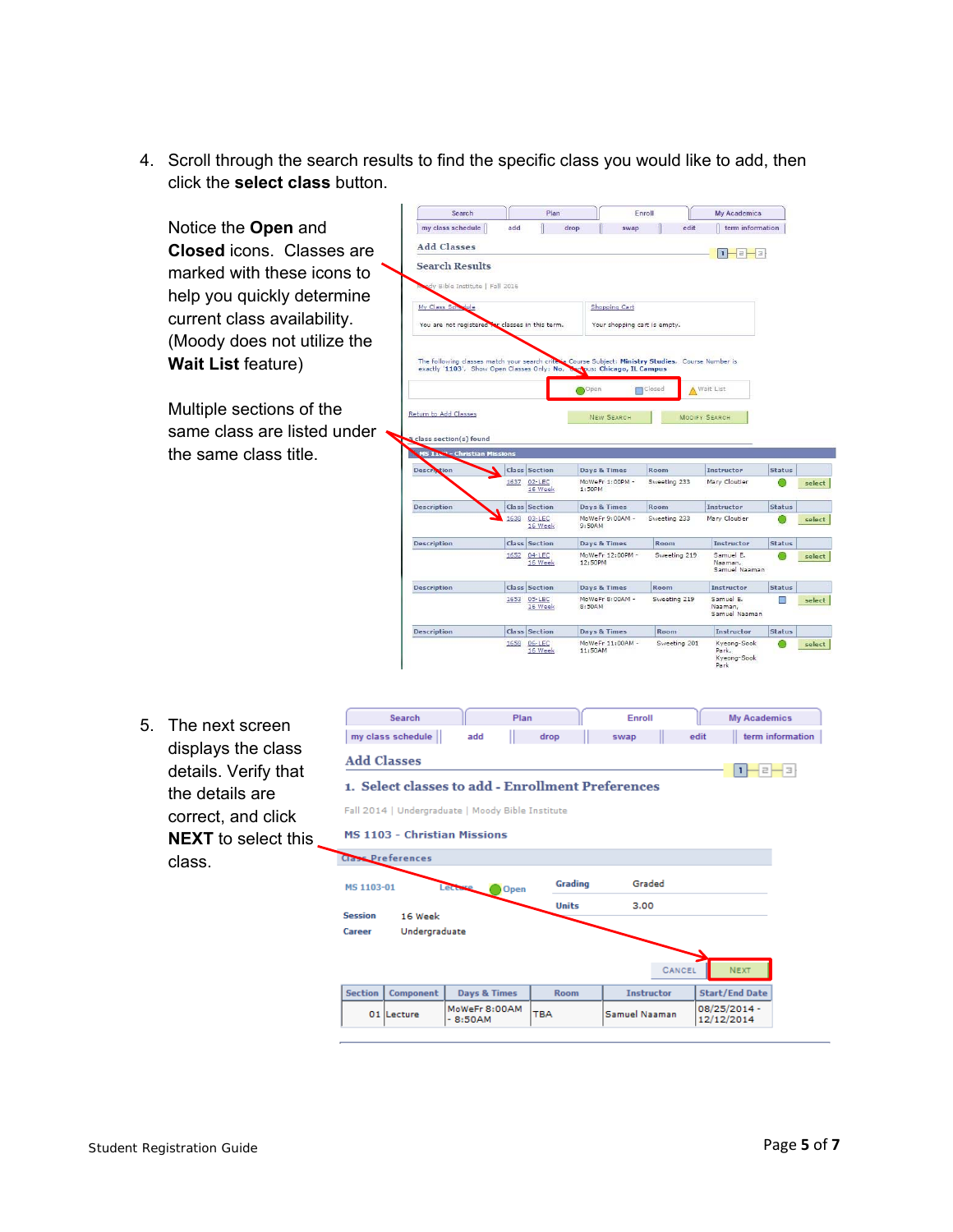6. You are now back at the Shopping Cart. This screen verifies the addition of the class to the Shopping Cart. From this screen, you can either search for more classes to add or proceed to Step 2 to complete registration.

If registration is open and you are ready to complete the process, click **PROCEED TO STEP 2** 

**OF 3**. Otherwise, you can

log out and return to your shopping cart to complete registration later.

7. The next enrollment step is to confirm the selection of classes that are currently in your Shopping Cart. If everything is correct, click **FINISH ENROLLING.** Otherwise you can return to the previous screen to make adjustments.

#### NOTE: Be sure to

review the status of each course before completing registration. It is possible that the courses may have closed while they were in your shopping cart.

#### **Add Classes**

| 1. Select classes to add                                                                                                                            |              |                         |                                |               |                        |                     |
|-----------------------------------------------------------------------------------------------------------------------------------------------------|--------------|-------------------------|--------------------------------|---------------|------------------------|---------------------|
| To select classes for another term, select the term and click Change. When you<br>are satisfied with your class selections, proceed to step 2 of 3. |              |                         |                                |               |                        |                     |
| MS 1103 has been added to your Shopping Cart.                                                                                                       |              |                         |                                |               |                        |                     |
| Fall 2014   Undergraduate   Moody Bible Institute                                                                                                   |              |                         |                                | change term   |                        |                     |
|                                                                                                                                                     |              |                         | Open                           | $\Box$ Closed | <b>Wait List</b>       |                     |
| <b>Find Classes</b>                                                                                                                                 |              | Fall 2014 Shopping Cart |                                |               |                        |                     |
| O Class Search                                                                                                                                      | Delete Class |                         | Days/Times                     | <b>Room</b>   | <b>Instructor</b>      | <b>Units Status</b> |
| My Requirements<br>My Planner                                                                                                                       | 自            | MS 1103-01<br>(1075)    | MoWeFr<br>$8:00AM -$<br>8:50AM | <b>TBA</b>    | S. Naaman 3.00         |                     |
| search                                                                                                                                              |              |                         |                                |               |                        |                     |
|                                                                                                                                                     |              |                         |                                |               |                        |                     |
|                                                                                                                                                     |              |                         |                                |               |                        |                     |
|                                                                                                                                                     |              |                         |                                |               |                        |                     |
|                                                                                                                                                     |              |                         |                                |               | PROCEED TO STEP 2 OF 3 |                     |

**Industrial** 

| Search                                                                                                   |                                           |                    | Plan                       |            | Enroll |                                                                              | <b>My Academics</b>            |
|----------------------------------------------------------------------------------------------------------|-------------------------------------------|--------------------|----------------------------|------------|--------|------------------------------------------------------------------------------|--------------------------------|
| my class schedule                                                                                        |                                           | add                | drop                       |            | swap   | edit                                                                         | term information               |
| <b>Add Classes</b><br>2. Confirm classes                                                                 |                                           |                    |                            |            |        |                                                                              |                                |
| To exit without adding these classes, click Cancel.<br>Fall 2014   Undergraduate   Moody Bible Institute |                                           |                    |                            |            |        | Click Finish Enrolling to process your request for the classes listed below. |                                |
|                                                                                                          |                                           |                    |                            | Open       | Closed |                                                                              | <b>A</b> Wait List             |
| Class                                                                                                    |                                           | <b>Description</b> | Days/Times                 |            | Room   |                                                                              | <b>Instructor Units Status</b> |
|                                                                                                          |                                           |                    |                            |            |        |                                                                              |                                |
| MS 1103-01<br>(1075)                                                                                     | Christian<br><b>Missions</b><br>(Lecture) |                    | MoWeFT 8-00AM<br>$-8:50AM$ | <b>TBA</b> |        | S. Naaman                                                                    | 3.00                           |